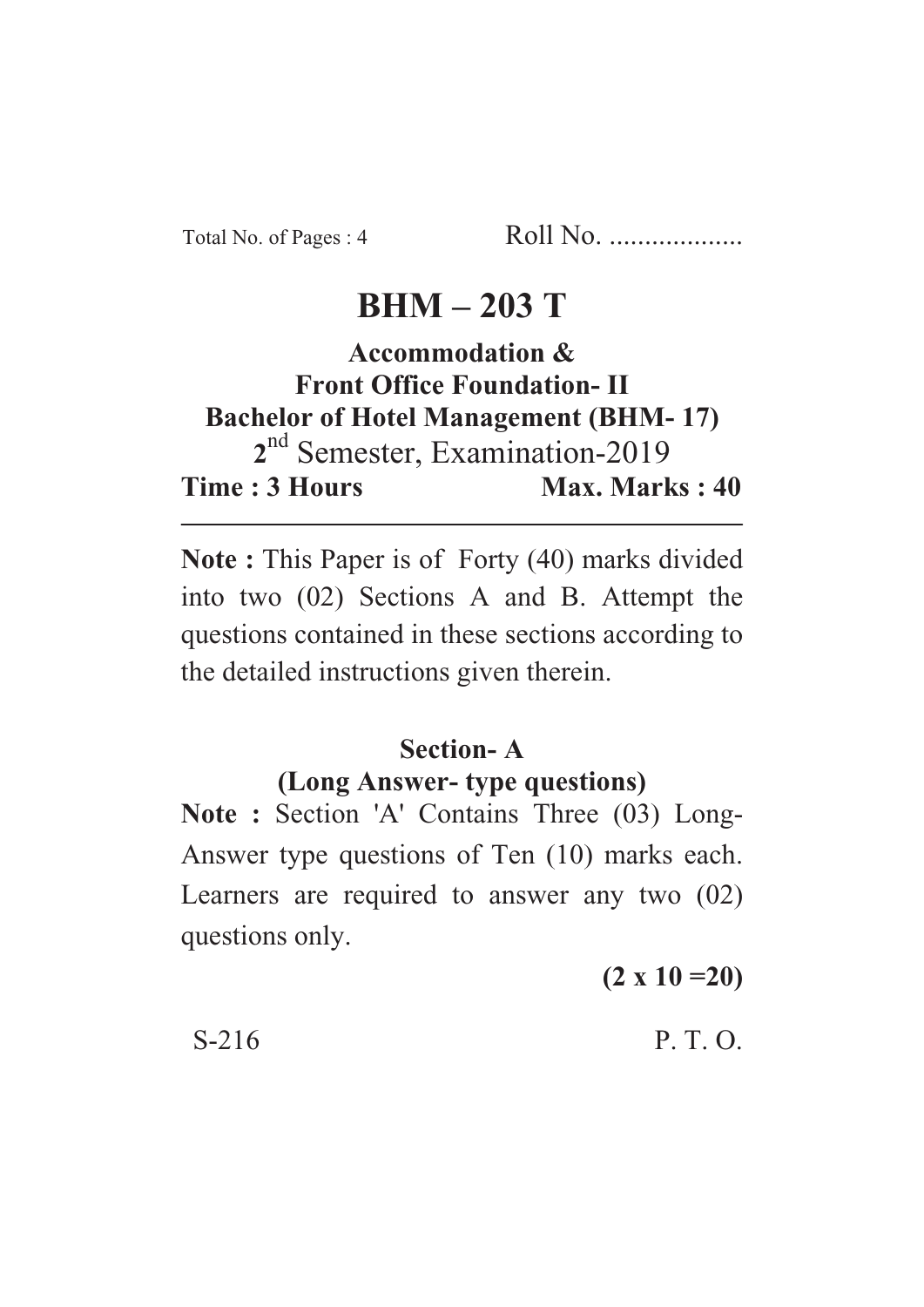- 1. What is cleaning agent? Discuss their classification and write a short note on describing each category.
- 2. Explain the types of metal items used in hotel. Discuss the cleaning procedure of silver in detail.
- 3. Discuss the role of front office in a hotel.

## **Section - B (Short-Answer-Type questions)**

**Note :** Section 'B' contains six (06) Short- answer type questions of Five (05) marks each. Learners are required to answer any Four (04) questions only.

**(5x4=20)**

S-216